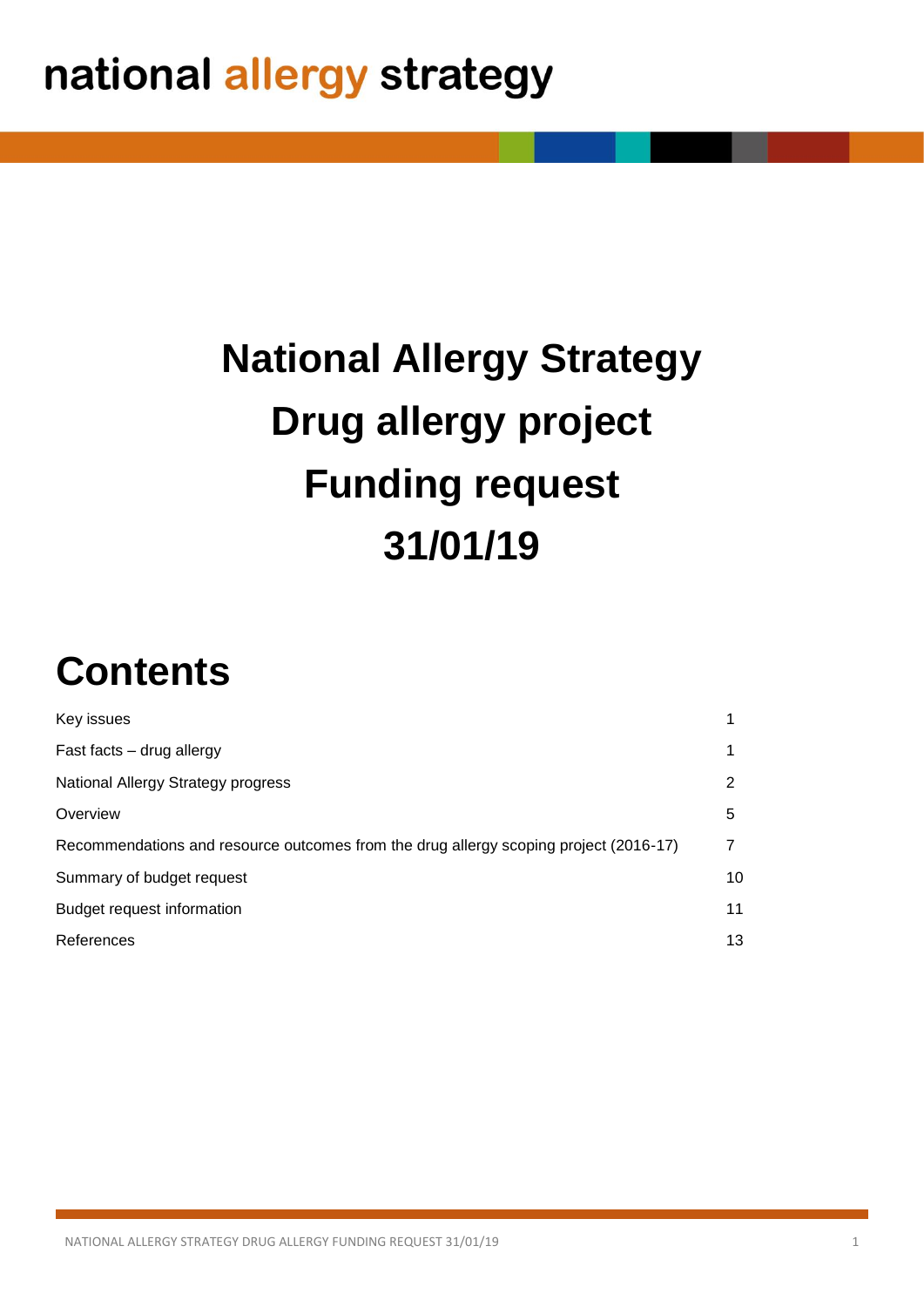## Key issues

To ensure patient safety and effective use of medications, there are two key issues that need to be addressed with regards to drug allergy:

- 1. **Patients with documented severe drug allergies must never receive the drug**. Appropriate education, communication and patient record systems need to be in place to ensure patient safety.
- 2. **Patients are often labelled as a drug allergy when they are not allergic to the drug.** If an appropriate health professional determines that the patient is not allergic to the drug, appropriate education, communication and patient record systems need to be in place to ensure the patient is no longer inappropriately and unnecessarily avoiding the drug.

## Fast facts – drug allergy

- Antibiotic allergies affect people of all age groups, from infants to the elderly.
- Many patients may be inappropriately and unnecessarily avoiding drugs:
	- Self-reported antibiotic allergy is common in Australian patients. The overall self-reported antibiotic allergy rate for all hospital patients is 18% for adults (1,2) and 24% reported for general medical inpatients in a multi-centre study in Victoria (1,3).
	- In the general population (South Australian survey data), 22% of adults consider themselves allergic to one or more drugs, 13% allergic to an antibiotic, and 9.3% allergic to penicillin. Self-reported drug allergy is more common in females and increases with age (4).
	- Importantly, 90% of patients with an unconfirmed antibiotic allergy label are not allergic and can safely tolerate the antibiotic after undergoing validated drug allergy assessment (5). This over labelling results in inappropriate prescribing and increased use of broad spectrum antimicrobials, poor patient outcomes and a financial impact on the health system
	- Systematic evaluation of antibiotic allergies in Australia is a key public health strategy, to improve anti-microbial stewardship in our hospitals and benefit patients, especially those who are most vulnerable (5).
- Documentation and communication regarding drug allergies needs to be improved:
	- Currently, antibiotic allergies are poorly documented and communicated, and this is associated with prescribing errors (i.e. contraindicated antibiotics administered in 6% of adult patients with reported allergy to penicillin) (1).
	- Drug allergy is the most common cause of fatal anaphylaxis in Australia.
	- Delay in the diagnosis and management of severe reactions to drugs may occur as the reactions have not been recognised
- Unnecessary avoidance of antibiotics impacts health and antimicrobial stewardship:
	- There is a higher readmission rate at 4 weeks and 6 months in adult Australian patients with reported antibiotic allergy (28%, 48%) compared to those with no antibiotic allergy (17.5%, 37%) (1).
	- Broad spectrum antibiotics are used more frequently in patients with antibiotic allergy labels (1,2), and more frequent use of broad spectrum antibiotics contributes to antimicrobial resistance (6).
	- 11% of adult patients have an antibiotic allergy label to more than one class of antibiotics, which significantly restricts their anti-microbial choices (1).
	- A penicillin allergy label is associated with an increased risk of Methicillin-resistant Staphylococcus aureus (MRSA) and C difficile, due to the increased use of β lactam alternative antibiotics (7).

The purpose of this submission is to seek funding to implement a comprehensive drug allergy project as this has been identified by the National Allergy Strategy as requiring urgent attention.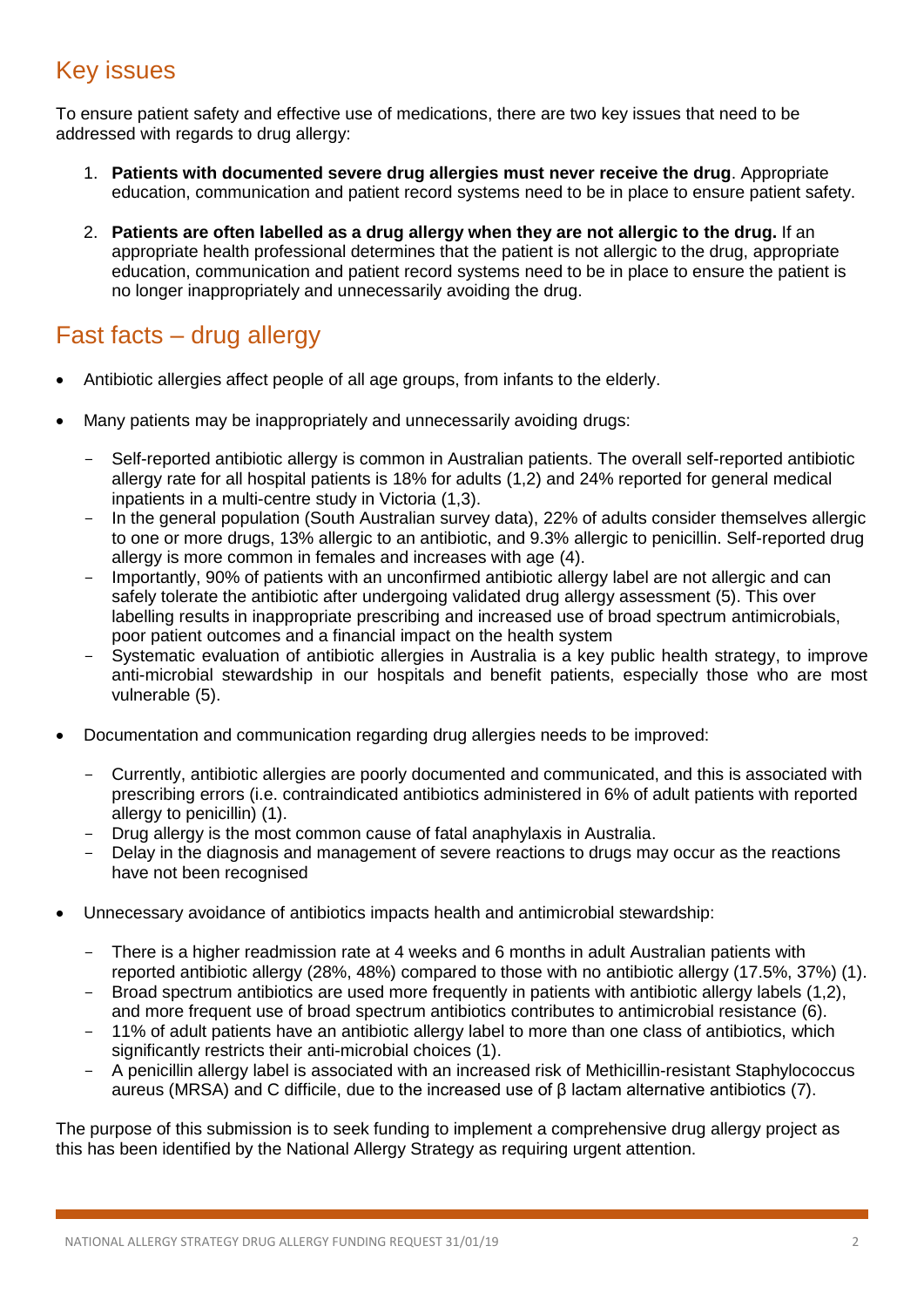## National Allergy Strategy progress

Allergic diseases are amongst the fastest growing chronic health conditions, affecting 1 in 5 Australians, resulting in increased costs of care (1). To address these issues, the Australasian Society of Clinical Immunology and Allergy (ASCIA) and Allergy & Anaphylaxis Australia (A&AA), as the leading medical and patient organisations for allergy in Australia, have developed a National Allergy Strategy in collaboration with key stakeholder organisations. ASCIA and A&AA are progressing with the implementation of the National Allergy Strategy and have made the following progress.

#### **National Allergy Strategy projects funded by the Australian government**

- In July 2016 the National Allergy Strategy received funding from the Australian government for the following projects that were all completed in July 2017 as per the contract:
	- 250K website a hub for the 250,000 teens and young adults in Australia with severe allergies [\(www.250K.org.au\)](http://www.250k.org.au/).
	- All about Allergens online training for food service this free online course includes videos and interactive activities [\(www.foodallergytraining.org.au\)](http://www.foodallergytraining.org.au/). Supporting resources have also been developing including a free downloadable booklet and templates as well as a resource hub for authorised officers developed in partnership with Environmental Health Australia.
	- Scoping work regarding improving drug allergy management to reduce deaths in hospitals.
- In May 2017, the National Allergy Strategy received funding from the Australian government for the food allergy prevention project (Nip Allergies in the Bub) which is currently being piloted in preparation for national implementation in July 2019.
- In June 2018, the National Allergy Strategy received funding from the Australian government to continue to progress the youth project (250K), food service project and scope a shared care model for Allergy.
- In August 2018, the National Allergy Strategy received confirmation of sustainability funding for a further 4 years (June 2019 to July 2023).

#### **National Allergy Strategy projects funded by non-government sources**

- A partnership has been developed with the Western Australian Primary Health Alliance (WAPHA) to assess and update existing allergy HealthPathways and develop new allergy HealthPathways for allergic conditions across both metropolitan and rural areas of Western Australia. Once these HealthPathways are published in Western Australia, they will be available to all Primary Health Networks (PHNs) across Australia.
- Piloting of a shared care model program in the Kimberley region in Western Australia to determine the education and resource needs to improve regional management of allergic conditions.
- A food allergy menu assessment tool has developed in partnership with the Dietitians Association of Australia (DAA) to improve food allergy meal service to vulnerable populations.
- Food allergy policy and audit tool templates have been developed to improve food allergy management in hospitals and other institution type facilities.
- Consultation regarding the development of an anaphylaxis register for Australia is currently being undertaken.

#### **Where is Australian government support now urgently required?**

Untreated or poorly managed allergic diseases result in preventable morbidity and unnecessary hospital admissions. Quality and appropriate clinical care is essential for the diagnosis and management of allergic diseases, and to ensure optimal patient outcomes.

There are several issues regarding drug allergy that require urgent attention which will improve patient outcomes and reduce the use of more expensive antibiotic medications.

The details of these projects and funding requests are detailed in the Budget Request section in this submission.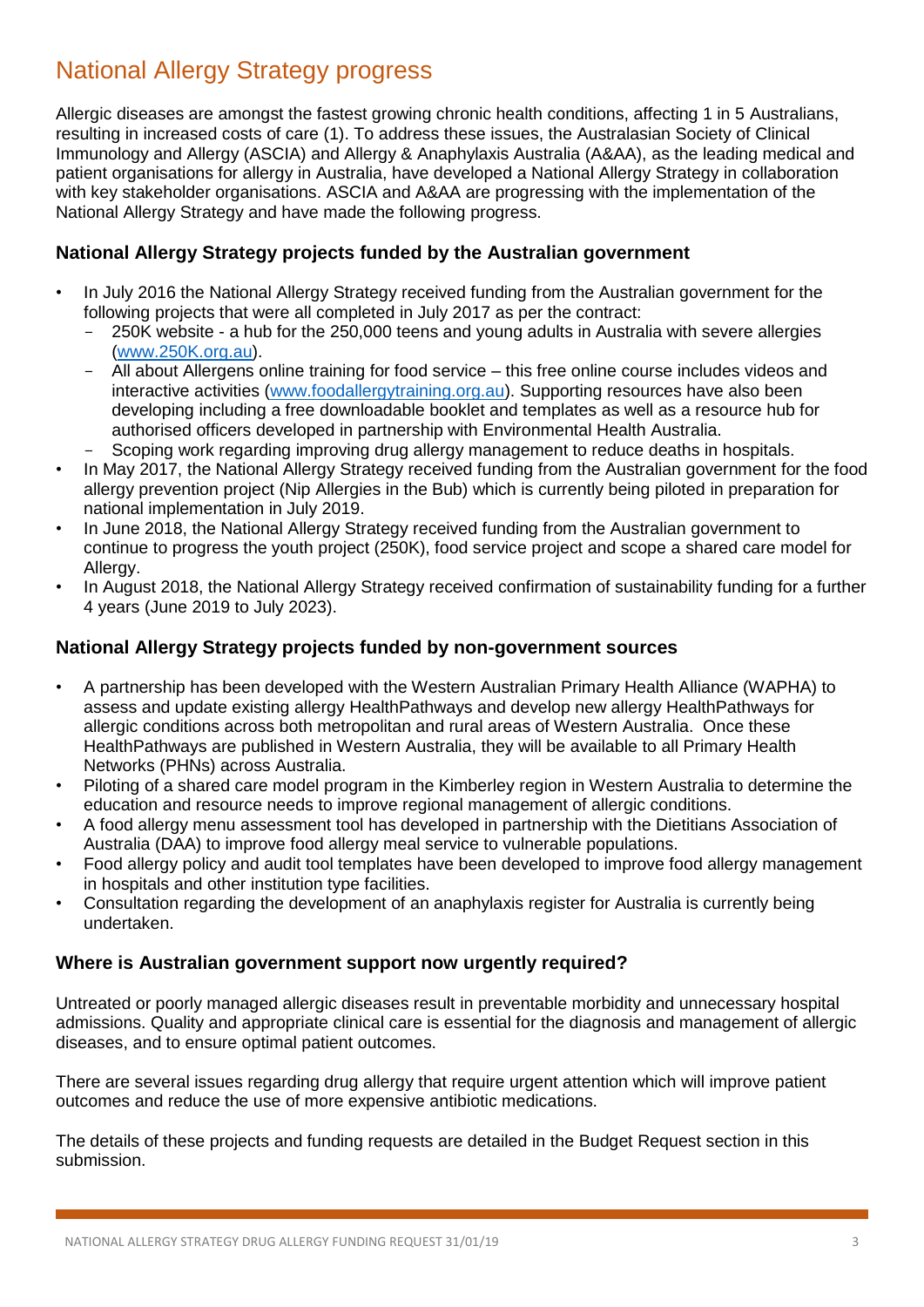#### **What cost savings can be achieved?**

Many patients are considered to be allergic to one or more drugs, most commonly antibiotics, usually because they have had adverse symptoms or a reaction whilst taking the drug. In some cases, this is valid, and the drug should be avoided. However, in many cases the patient is not truly allergic because the symptoms were not actually caused by the drug, but rather the illness they had at the time (e.g. virus). Furthermore, the perception of allergy might be based on childhood reactions that are no longer relevant, or on entirely spurious information (e.g. the wrong drug, or a family member with allergy).

When the healthcare provider documents that a person has a drug allergy, we refer to them as having a **drug allergy '***label***'**. When a person has been tested and confirmed as not being allergic to the drug, we refer to this as '*de-labelling*' the person's drug allergy status.

Drug allergy 'de-labelling' saves costs by allowing basic, safe and cheaper drugs (particularly antibiotics) to be used, which might otherwise be avoided unnecessarily. It prevents complications, results in shorter hospital stays, reduces readmissions and reduces the rate of bacterial antimicrobial resistance (in the case of antibiotics) in the community.

The development of national guidelines for drug allergy 'de-labelling' would allow more patients to be safely 'de-labelled' and will therefore contribute to cost savings for both the health sector and for consumers.

#### **What is the current government policy?**

The Australian Government recognises the burden of chronic diseases and is working to address this through the National Strategic Framework for Chronic Conditions.

Since 2016, the Australian government has engaged with ASCIA and A&AA to discuss the National Allergy Strategy and fund specific projects (see page 3), in recognition that allergic diseases are important chronic diseases.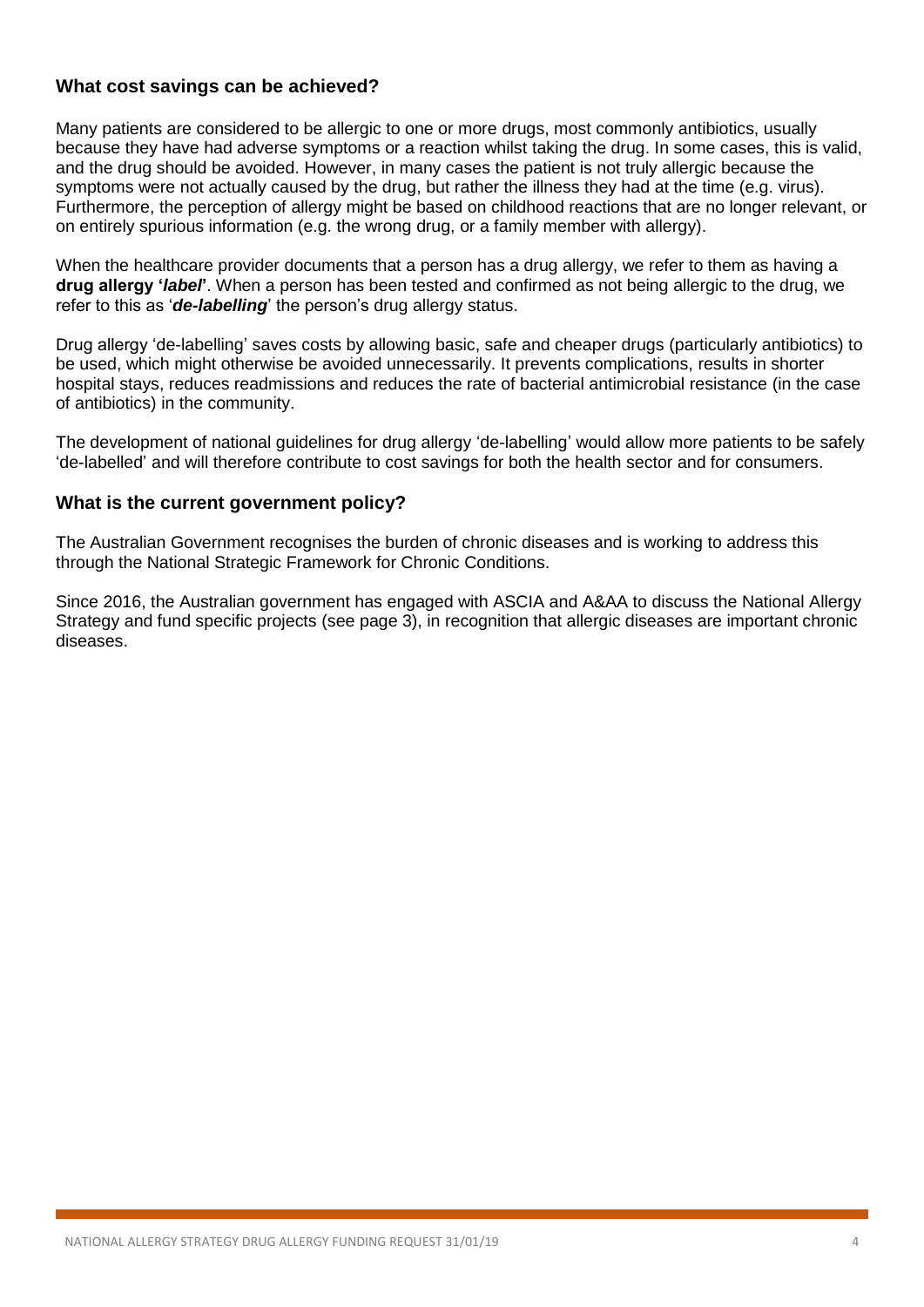### **Overview**

In 2016-17 with funding from the Australian Government, the National Allergy Strategy sought to scope the development of a database and clinical education requirements to improve drug allergy management and reduce drug allergy deaths in hospitals.

To ensure patient safety and effective use of medications, there are two key issues that need to be addressed with regards to drug allergy:

- 1. **Patients with a documented severe drug allergy must never receive the drug**. Appropriate education, communication and patient record systems need to be in place to ensure patient safety.
- 2. **Patients are often labelled as a drug allergy when they are not allergic to the drug.** If an appropriate health professional determines that the patient is not allergic to the drug, appropriate education, communication and patient record systems need to be in place to ensure the patient is no longer inappropriately and unnecessarily avoiding the drug.

#### **Poor documentation and communication of drug allergy places patients at risk from the inadvertent administration of a drug that they are known to be allergic to.**

Documentation of allergy is designed to protect the patient from harm by alerting healthcare providers to avoid prescribing a drug that will result in a life-threatening reaction. A recent Australian study showed poor documentation and communication of patients' antibiotic allergy status as well as prescribing errors and inappropriate antibiotic re-challenges in 6% of adult patients documented as having a penicillin allergy (1).

A review of coronial findings for drug allergy deaths in Australia has identified the following problems in relation to the patient's drug allergy status:

- There was a failure to check medical records, medical alert jewellery or a failure to ask the patient about any drug allergies.
- There was a failure of staff to pass on important information about drug allergies.
- There was a failure to have the patient prominently labelled as having a drug allergy (e.g. with a red patient alert band).
- There was a failure to have notes available at time of patient contact.

The rate of reported antibiotic allergy in hospitals is high. On average 18% of all hospital patients report an antibiotic allergy (1,3). Overall, the documentation of these drug allergies is poor. It has been published that the majority of drug allergy entries in the notes and on the medications are incomplete and vague (8). Furthermore, Australian studies have found prescribing errors (i.e. contraindicated antibiotics administered) in 6% of adult patients with reported allergy to penicillin (1). A recent review of national medication charts reveals incomplete entries in the majority of cases (8).

When addressing drug allergy and preventable deaths from drug allergy, we need to consider:

- The importance of accurate patient records, including the ability to identify a patient's true allergy status;
- How electronic health records (e.g. My Health Record, electronic hospital patient record systems) and electronic prescribing software work together to ensure safety checks and medical alerts are in place, to ensure patients do not receive a drug they are allergic to; and
- Improving the management of drug allergy in the community setting, as allergic reactions to drugs can also occur outside of healthcare settings, and some may require hospitalisation.

This importantly requires not only appropriate patient record infrastructure and information sharing, but also evidence-based health professional education. Health professionals need to be able to:

- Correctly identify true drug allergy and refer the patient to a clinical immunology/allergy specialist appropriately;
- Correctly record/document a patient's drug allergy to ensure the patient's current drug allergy status is accurately communicated (the patient is 'documented or labelled' as being drug allergic);
- Successfully remove the patient's drug allergy 'label' ("de-labelling") once the patient has undergone a drug allergy challenge and it has been confirmed by a clinical immunology/allergy specialist that the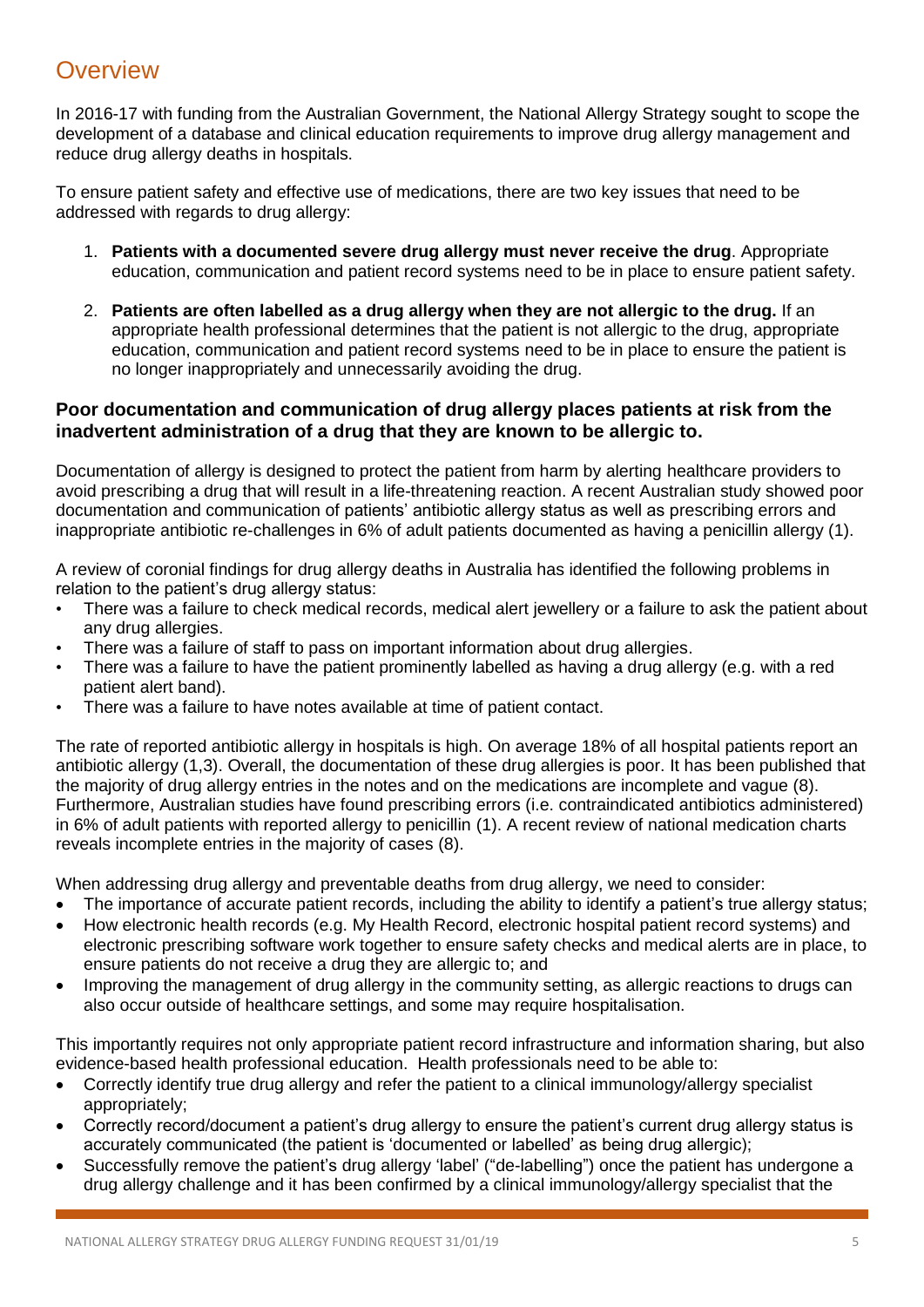patient is not allergic to the drug. De-labelling patients will enable patients whose drug allergy was dismissed after assessment to receive the most appropriate drug for their medical condition without restriction.

To protect patients with confirmed life-threatening allergies, a drug allergy registry should be created, similar to drug allergy registries in New Zealand and Europe. There are several reasons why a drug allergy registry would be beneficial with the greatest value being an improvement in patient safety. A drug allergy registry allows us to capture information about the frequency of drug allergy and the types of adverse drug reactions that are occurring. If we are not able to capture this information in a consistent and meaningful way, it becomes impossible to generate substantial evidence that a drug is causing repeated adverse drug reactions and should be used with caution or not at all. Further to this, a drug allergy registry would help to improve clinician knowledge regarding which drugs are specifically implicated and which risk factors for an allergy are relevant.

#### **Inappropriate and unnecessary avoidance of safe and useful drugs in patients who have been incorrectly 'labelled' as being allergic to a drug can impact on patient health**

Studies have shown that up to 90% of patients who report an allergy to penicillin, the most commonly reported antibiotic allergy, can actually safely tolerate the drug (9). This erroneous attribution of allergy ('labelling' the patient as being allergic), has been shown to adversely affect patient care in both children and adults for penicillin allergy 'labels' directly by:

- limiting the selection of antibiotics for any given infection;
- indirectly by increasing costs associated with alternative and restricted antibiotic choices; and
- increased hospital admissions and longer length of stay in hospital, in Western Australia and other countries (10).

Furthermore, antibiotic resistance has emerged as a significant public health issue world-wide and is associated with the avoidance of what are known as narrow-spectrum antibiotics (e.g. penicillin). The consequences of incorrectly 'labelling' a patient as being allergic to an antibiotic are far-reaching, as an antibiotic allergy 'label' acquired in childhood is most often carried through to adulthood unless the patient has been assessed by a clinical immunology/allergy specialist. In the context of chronic disease management, which today would include many cancers and other conditions which affect the immune system, antibiotic resistance can increase morbidity, mortality and has significant economic consequences. Therefore, an antibiotic allergy 'de-labelling' strategy has an important role to play in increasing patient safety and reducing antimicrobial resistance in all patients including the elderly.

Health consumers must be closely engaged with the proposed strategy as antibiotic allergy 'labels' are largely self-reported and associated with a drug intolerance rather than true allergy. Therefore, antibiotic allergy 'de-labelling' initiatives must be accompanied by both health professional (including primary health care professionals) and consumer education strategies to ensure that clinical interventions are effective in the long term.

With regards to antibiotic allergy management, we propose implementation of a strategy whereby low risk antibiotic allergy-labelled patients are 'de-labelled' during admissions and in primary care. In-patients with an antibiotic allergy 'label' should be assessed and have effective 'de-labelling' or verification of the antibiotic allergy during their stay, thus preventing the long-term consequences of carrying an unnecessary antibiotic allergy label.

Overall, to address the key issues with drug allergy management, we need to develop a Model of Care for drug allergy for patients of all ages. The Model of Care should address antibiotic allergies as well as all other drug allergies which impact clinical care - most commonly opiate allergies, non-steroidal medications, contrast agent allergy, reactions to anti-cancer agents and anaesthetic allergies. To combat the poor documentation and prescribing errors, better education and mandatory training regarding drug allergy and clinical alert policies is also required.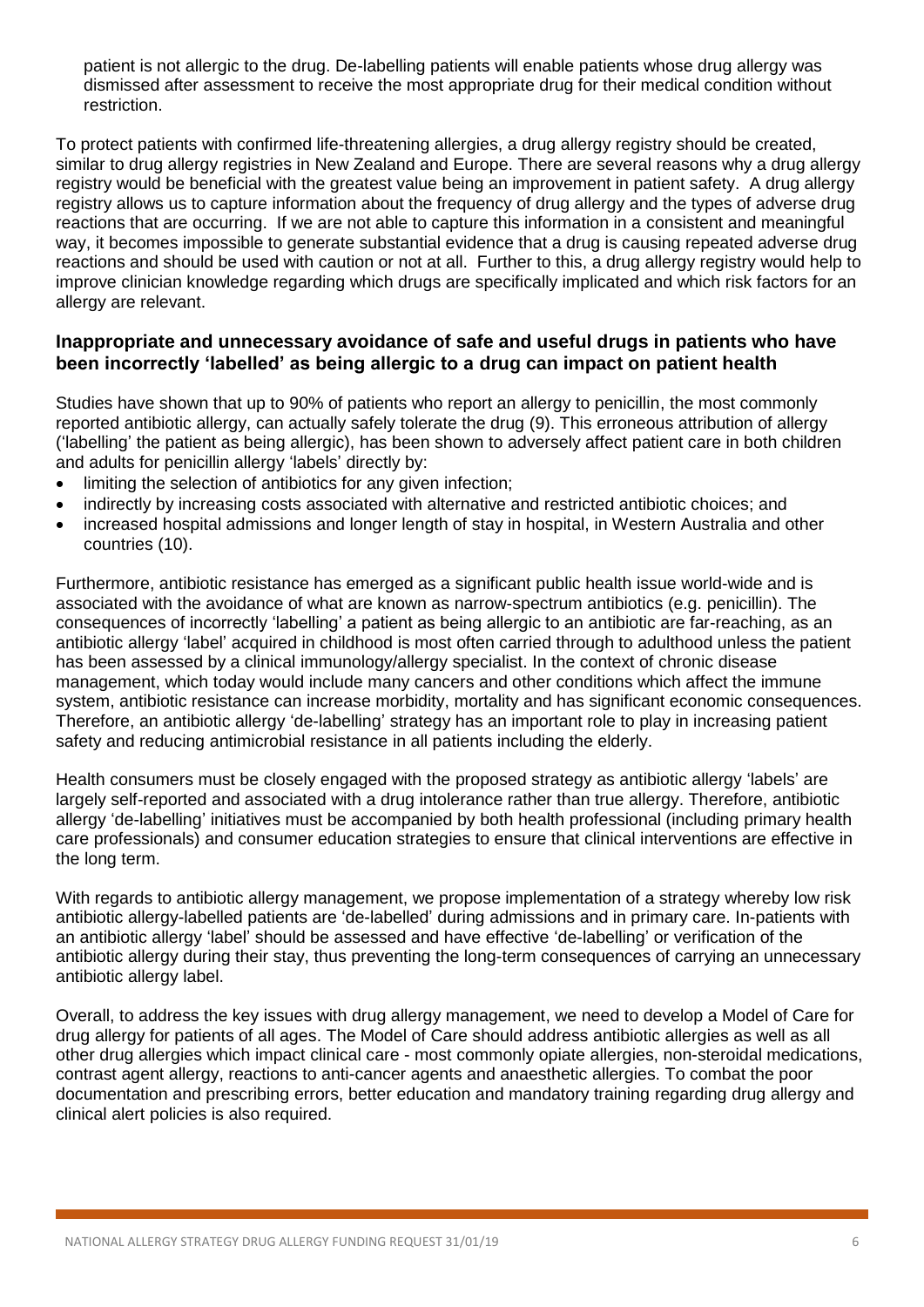## Recommendations and resource outcomes from the drug allergy scoping project (2016-17)

#### **Drug allergy database**

It has become evident through our consultations with health professionals and the ASCIA Drug Allergy Working Party, that to improve drug allergy management in hospitals, hospital staff require access to an accurate patient record which clearly documents whether they have a suspected drug allergy (allergy label). Therefore, a patient's medical history outside of the hospital needs to be accessible to hospital staff. For example, if a patient has seen a private clinical immunology/allergy specialist who has verified/confirmed their penicillin allergy, this information should be accessible to the emergency department hospital staff that attend to the unconscious patient after an accident. My Health Record (MHR) has the potential to provide access to a patient's complete medical history in almost every region in Australia. However, MHR in its current form does not allow for the most current or accurate allergy information to be easily identified and accessed.

#### **Recommendations:**

- 1. Allergy information in MHR must be prominent such as an alert type mechanism (this is important for drug and food allergy).
- 2. Consumers need to be educated about the clinical risks of hiding allergy information.
	- a. Allergy information in MHR should not be able to be hidden by consumers, to ensure that allergy information, particularly drug allergy information (including drug allergy de-labelling information), can be accessed by health professionals at all times. This also relates to food allergy and many of the changes required for drug allergy can also accommodate food allergy.
- 3. Standardised Adverse Drug Reaction (ADR) nomenclature should be used in all hospitals in Australia.
	- a. SNOMED CT provides clinical descriptions at a range of levels and specificity (e.g. descriptions reflecting the subtle differences in a diagnosis).
	- b. We recommend different reference sets of SNOMED-CT appropriate to the clinician's skill level (e.g. basic level for general practitioners and an advanced level for specialists) be developed.
	- c. Clinical education regarding drug allergy coding is required, to ensure accurate entry of current information.
- 4. It is recommended that the standards set by the Australian Digital Health Agency (ADHA) for state and territory digital health platforms to interact with MHR allow for:
	- a. All data being shared with MHR, whether it is from a hospital, general practice, pharmacy, dietitian or other health provider, should be shared as dynamic data rather than having to open disparate documents (e.g. shared health summaries and discharge summaries).
	- b. All health professionals should be able to access MHR. If MHR is agreed to be opt out, we recommend a concurrent strategy to maximise clinician connectivity and usage is undertaken.
	- c. Allergy alerts every time a health professional accesses a patient's MHR.
	- d. Resurrection alerts in case an allergy is re-entered after successful de-labelling. This will allow an additional check to ensure that 're-labelling' a person's drug allergy or their food allergy, is appropriate.
	- e. Inclusion of out-patient medical information.
	- f. Integration of medicine and dispensing data within MHR.
- 5. It is recommended that there is a coordinated process to prevent unnecessary duplication of data entry. Duplication is not only time wasting but can increase the risk of data entry error and confusion about most current information/allergy status.
- 6. Private and public hospitals need to meet the ADHA standards to share patient data with MHR. States and territories may need additional resources.
- 7. Hospital electronic health systems should have a system for alerts that are triggered when a clinician intends to change a patient's drug allergy alert status.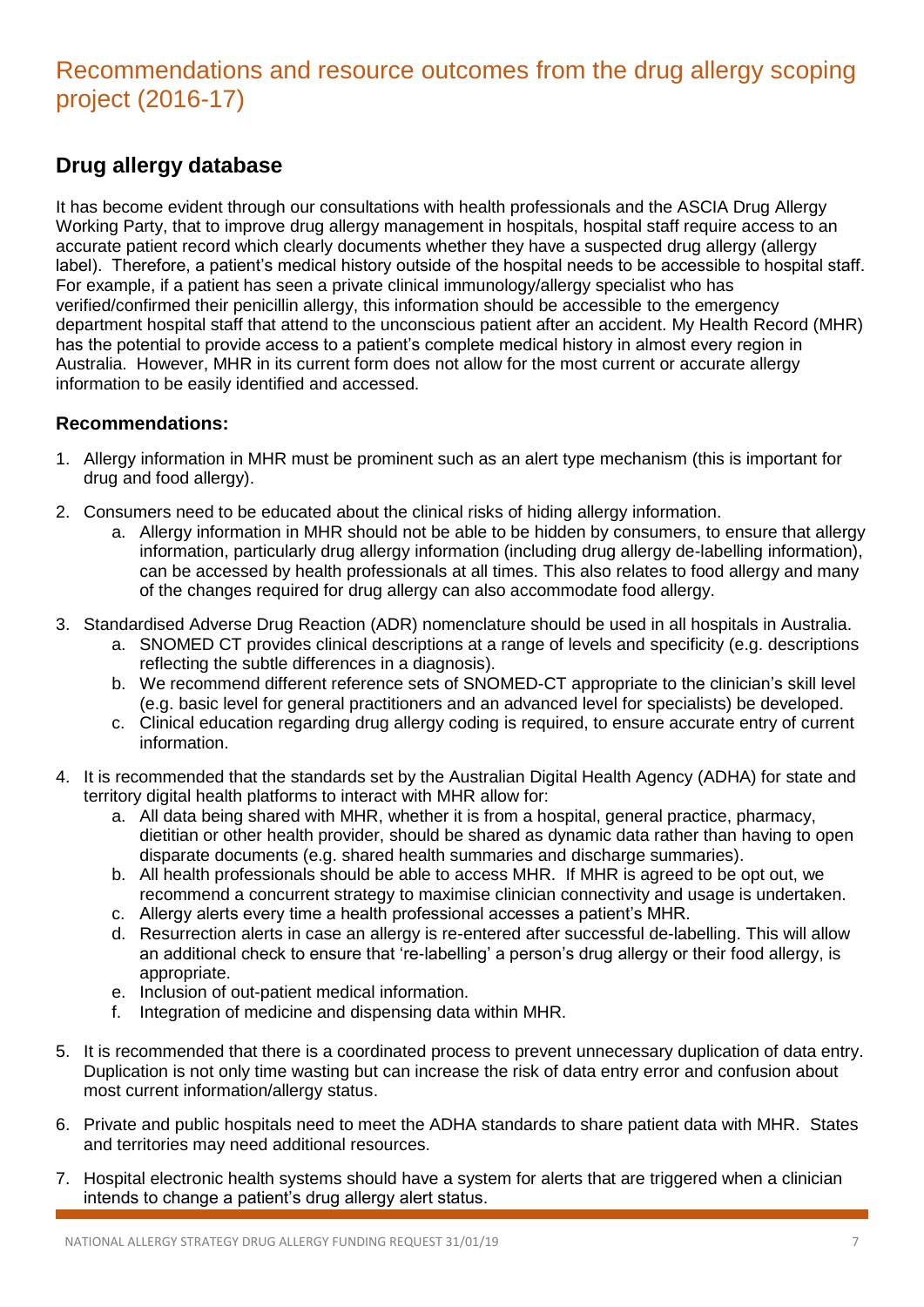- a. There should be a safety check to ensure a patient's drug allergy status is not changed erroneously (e.g. pop-up information that indicates a patient was de-labelled to penicillin last year comes up when someone tries to enter in an alert for penicillin allergy in their electronic health record). This will help prevent patients being erroneously re-labelled with a drug allergy. This should also be applied to a patient's food and latex allergy status.
- 8. An effective, nationally standardised drug allergy de-labelling guideline needs to be developed to ensure patient safety in de-labelling, reduce unnecessary antibiotic allergy labels, and reduce use of second line antibiotics.
	- a. The Australian Commission of Safety and Quality in Health Care (ACSQHC) have agreed to work in partnership with the National Allergy Strategy to develop a national guideline for drug allergy de-labelling.
- 9. MHR needs to have the capacity to effectively de-label patients. That is, once a patient has undergone a drug allergy challenge and has been confirmed to no longer be allergic to the drug, MHR needs to allow for the 'de-labelled drug allergy status' to remain for that medication.
- 10. State-based electronic health records need to have the capacity to effectively de-label patients.

#### **Clinical education requirements**

Patient safety is paramount and appropriate management of patients with drug allergy requires health professionals to have a good understanding of ADRs, drug allergy labels and the consequences of administering a drug to a patient with drug allergy. Further to this, a patient's clinical information is only useful if the information is accurate and most current. Incorrect clinical records can result in harm to the patient if they are given a medication they are allergic to or if they are unnecessarily avoiding a medication. Over diagnosis of drug allergy, particularly penicillin allergy, can have an ongoing impact on the patient's health, as avoiding first line antibiotics results in longer hospital stays, more hospital re-admissions and contributes to antimicrobial resistance.

#### **Recommendations:**

- 1. Standardised clinical education on how to complete the Australian Commission for Safety and Quality in Health Care standard medication chart.
- 2. Standardised clinical education is required for all emergency department staff, including junior doctors, anaesthetists, nurses, members of Medical Emergency Team (MET) call staff/first responders, in regards to prompt recognition of drug allergy, search for medical identification jewellery and anaphylaxis recognition and treatment. Staff education should be compulsory and include the following:
	- a. How to classify a drug reaction (requires knowledge of ADR classifications)
	- b. How to investigate drug allergy
	- c. How to accurately document drug allergy
	- d. Alert signs/symptoms for severe drug reactions
	- e. How to manage drug allergy
	- f. How to investigate historical drug allergy (antibiotic allergy de-labelling, referral pathways to clinical immunology/allergy specialists)

This training should also address management of food and latex allergy in the medical setting.

- 3. Standardised clinical education regarding cross-reactivities with cephalosporins and penicillin antibiotics (e.g. allergy against ampicillin warrants avoidance of cephalexin and ceclor).
- 4. Standardisation of terminology used on medical identification jewellery to assist hospital staff and paramedics with identifying a patient's drug allergy status.
	- a. Engagement with medical identification jewellery providers is recommended. It would be ideal to have medical practitioners completing the forms for the medical identification jewellery, allowing only specific terms to be used on the jewellery with some uniformity.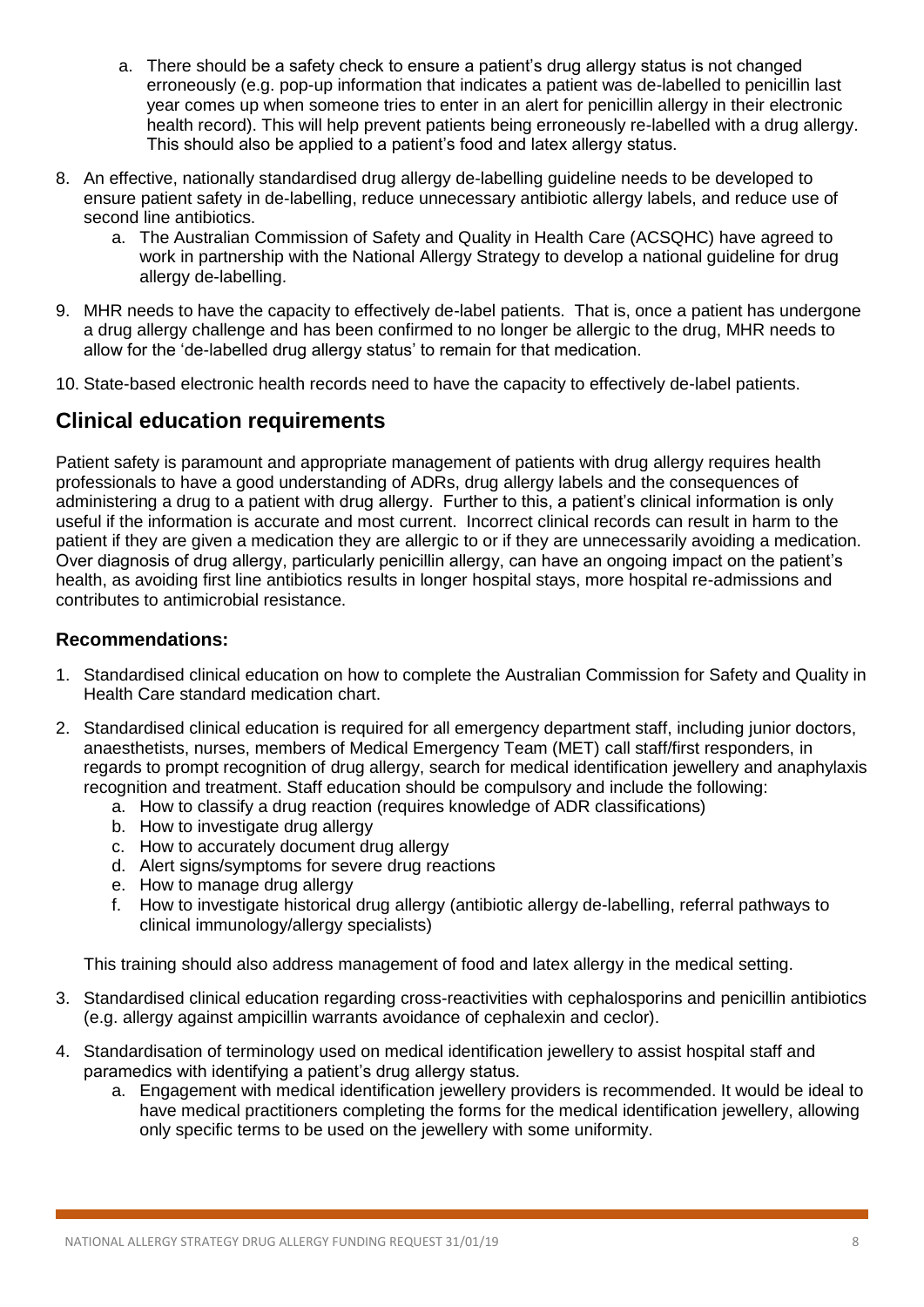- 5. Site specific education for all staff who enter data into patient records to ensure current and accurate data entry into the hospital's electronic health system. Clinical education regarding drug allergy coding to ensure accurate entry of information is essential.
- 6. Site specific education for all staff regarding allergy (drug, food and latex) alert systems within the hospital.
- 7. A consumer awareness raising campaign to encourage and empower consumers to engage in MHR is recommended once the allergy component of MHR has been improved.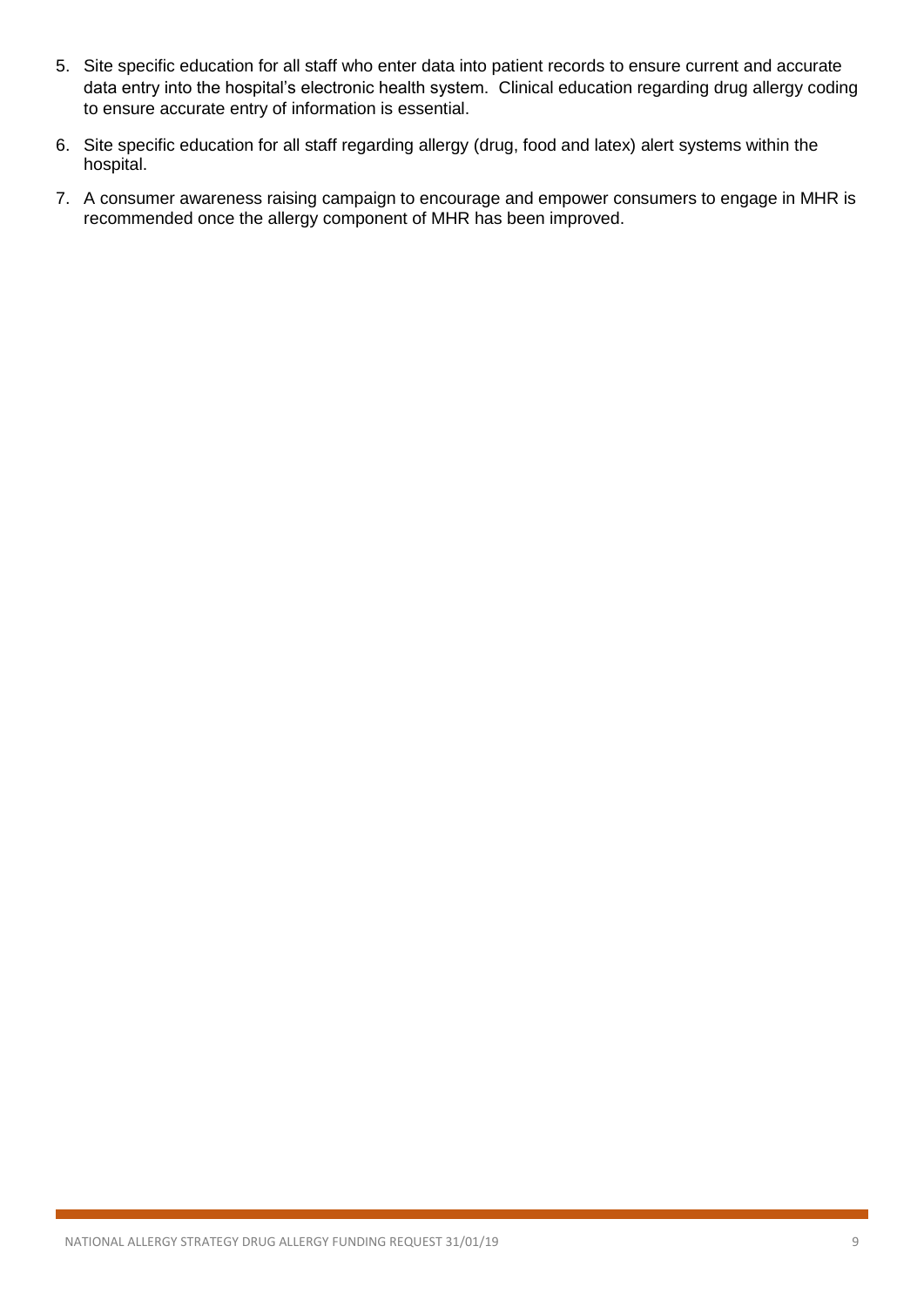## Summary of budget request

|                                                                         |              | 2019/20 | 2020/21 | 2021/22 | <b>Cost over</b><br>3yrs |
|-------------------------------------------------------------------------|--------------|---------|---------|---------|--------------------------|
|                                                                         |              |         |         |         |                          |
| Standardising drug allergy terminology                                  |              | 165,000 |         |         |                          |
|                                                                         |              |         |         |         |                          |
| Health professional education                                           |              | 190,000 |         |         |                          |
|                                                                         |              |         |         |         |                          |
| Improvement of electronic health records and My<br><b>Health Record</b> |              |         | 115,000 |         |                          |
|                                                                         |              |         |         |         |                          |
| Developing standardised drug allergy 'de-labelling'<br>guidelines       |              |         | 655,000 |         |                          |
|                                                                         |              |         |         |         |                          |
| Communication strategy for health professionals and<br>consumers        |              |         |         | 795,000 |                          |
|                                                                         |              |         |         |         |                          |
| Scoping a national drug allergy registry                                |              |         |         | 190,000 |                          |
|                                                                         |              |         |         |         |                          |
|                                                                         | <b>TOTAL</b> | 355,000 | 770,000 | 985,000 | 2,110,000                |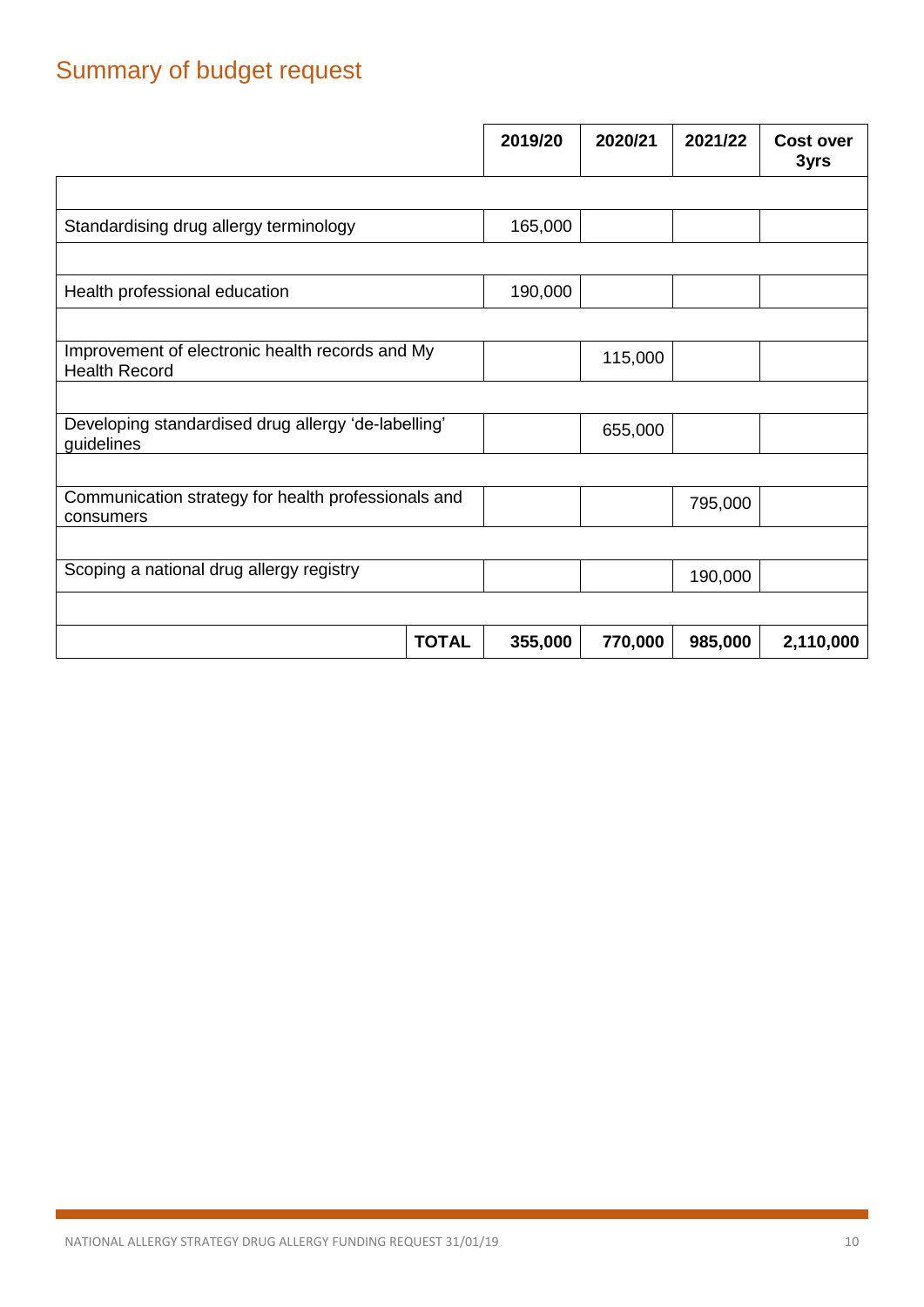## Budget request information

#### **1. Standardising drug allergy/adverse drug reactions definitions and terminology**

The following strategies would be employed:

- Conducting a face to face workshop of key stakeholders (clinical immunology/allergy specialists, Australian Commission of Safety and Quality in Health Care, Therapeutic Goods Administration, Australian Digital Health Agency, infectious disease specialists, pharmacy associations, general practitioner associations, Royal Australasian College of Physicians).
- Ongoing engagement with key stakeholders to standardise terminology and to implement the use of the terminology into health record systems.

#### Budget (2019/20):

0.5 FTE project officer (\$70K includes on costs) + FTF meetings (\$40K) + resource costs (\$40K) teleconferences/general expenses (\$15K)  $Total = $165K$ 

#### **2. Health professional education**

The following strategies would be employed:

- Engagement with key stakeholders to standardised online training incorporating standardised drug allergy/adverse drug reactions definitions and terminology.
- Develop standardised face to face training for health professional education across Australia.
- Develop resource templates to assist with hospital staff training that can be adapted to site specific hospital record systems.
- Resources will be piloted prior to implementation.

Budget (2019/20): 0.5 FTE project officer (\$70K includes on costs) + resource development (110K) teleconferences/general expenses (\$10K)  $Total = $190K$ 

#### **3. Improvement of electronic health records and My Health Record**

While the National Allergy Strategy is not responsible for developing or improving electronic health record systems including My Health Record, the National Allergy Strategy can provide insight into the issues regarding drug allergy (and general allergy) documentation to support improvement to these systems. The National Allergy Strategy would:

- Engage with all state Chief Information Officers, the Australian Digital Health Agency and the Australian Commission of Safety and Quality in Health Care.
- Engage with health professionals, particularly general practitioners and pharmacists.
- Engage with consumers.

Budget (2020/21): 0.5 FTE project officer (\$75K) + face to face meetings (\$30K) + teleconferences/general expenses (\$10K)  $Total = $115K$ 

#### **4. Developing standardised drug allergy 'de-labelling' guidelines**

To reduce the number of people who erroneously carry a drug allergy 'label', the development of nationally standardised drug allergy 'de-labelling' guidelines will ensure that people can be safely assessed to confirm their drug allergy status. The National Allergy Strategy would engage with:

- The Australian Commission of Safety and Quality in Health Care who would ideally develop the guideline with support from the National Allergy Strategy.
- The ASCIA drug allergy committee.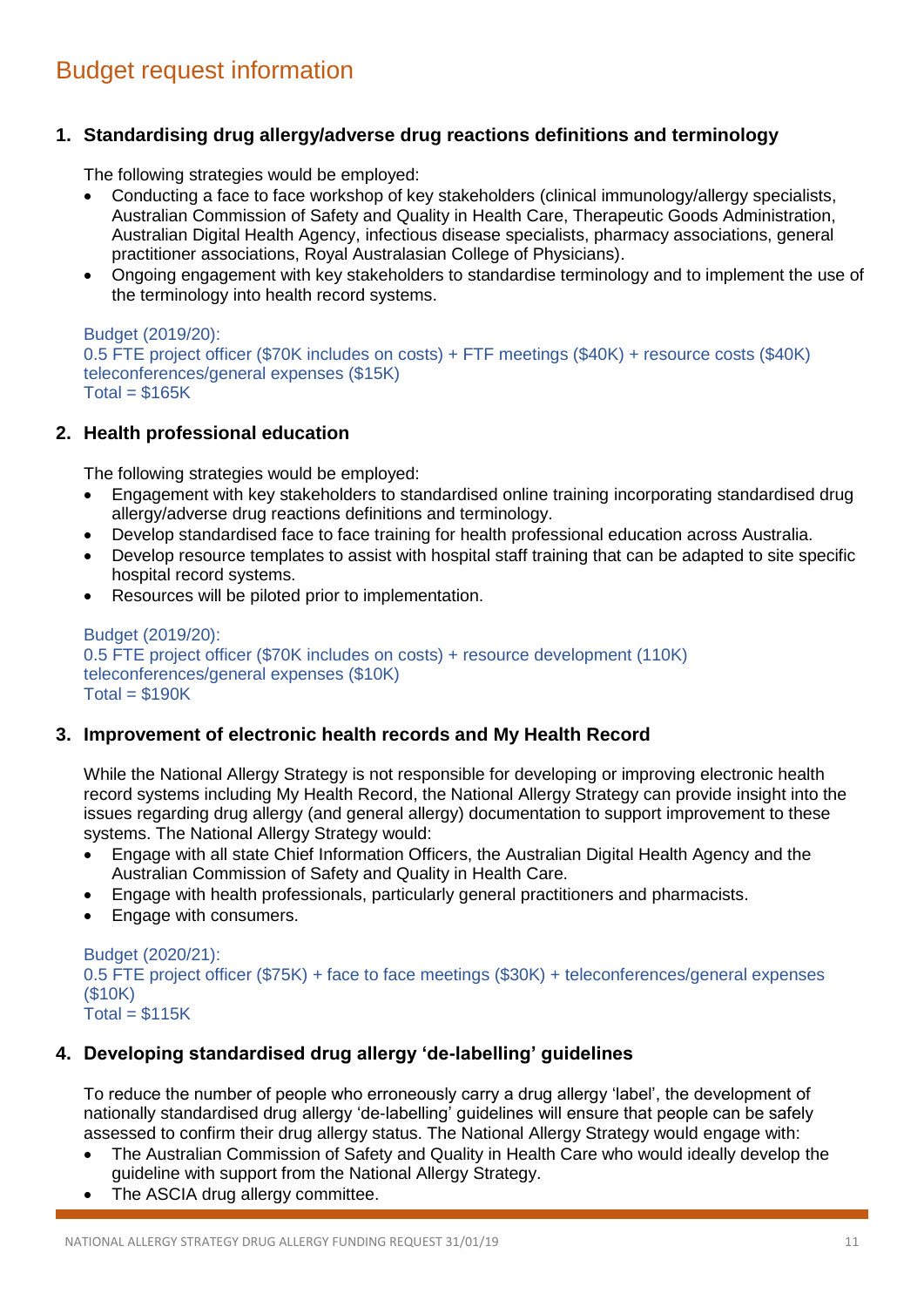- Hospitals who already have drug allergy de-labelling programs.
- Other key stakeholder organisations (e.g. RACGP, RACP, ACRRM).

```
Budget (2020/21):
0.5 FTE project officer ($75K) + ACSQHC costs to develop guideline (see appendix X) ($550K) + face 
to face meetings ($20K) teleconferences/general expenses ($10K)
Total = $655K
```
#### **5. Communication strategy for health professionals and consumers**

Effective communication with health professionals and consumers is important to raise awareness about the importance of accurate drug allergy information. The National Allergy Strategy would engage with a social marketing company to assist with developing a communication strategy suitable for health professionals and consumers. This would include separate health professional and consumer focus groups to ensure effective messages are developed.

Budget (2021/22): 1.0 FTE project officer (\$150K) + focus groups (\$65K) + social marketing strategy (\$180) + social media strategy (\$80K) + Tonic health media strategy for pharmacists and GPs (\$320K)  $Total = 795K$ 

#### **6. Scoping the development of a national drug allergy registry**

To protect patients with confirmed life-threatening allergies, a drug allergy registry should be created, similar to drug allergy registries in New Zealand and Europe. The National Allergy Strategy would consult with key stakeholder organisations to determine:

- The ideal specifications for a drug allergy registry for Australia.
- The process for which drug allergy information is verified.
- The requirements regarding who needs to be able to access the information and the process for achieving this.
- The possibility for interoperability between the registry and other electronic health records (e.g. My Health Record).

Budget (2021/22):

1.0 FTE project officer (140K) + face to face meetings (40K) + teleconference/general expenses (10K)  $Total = $190K$